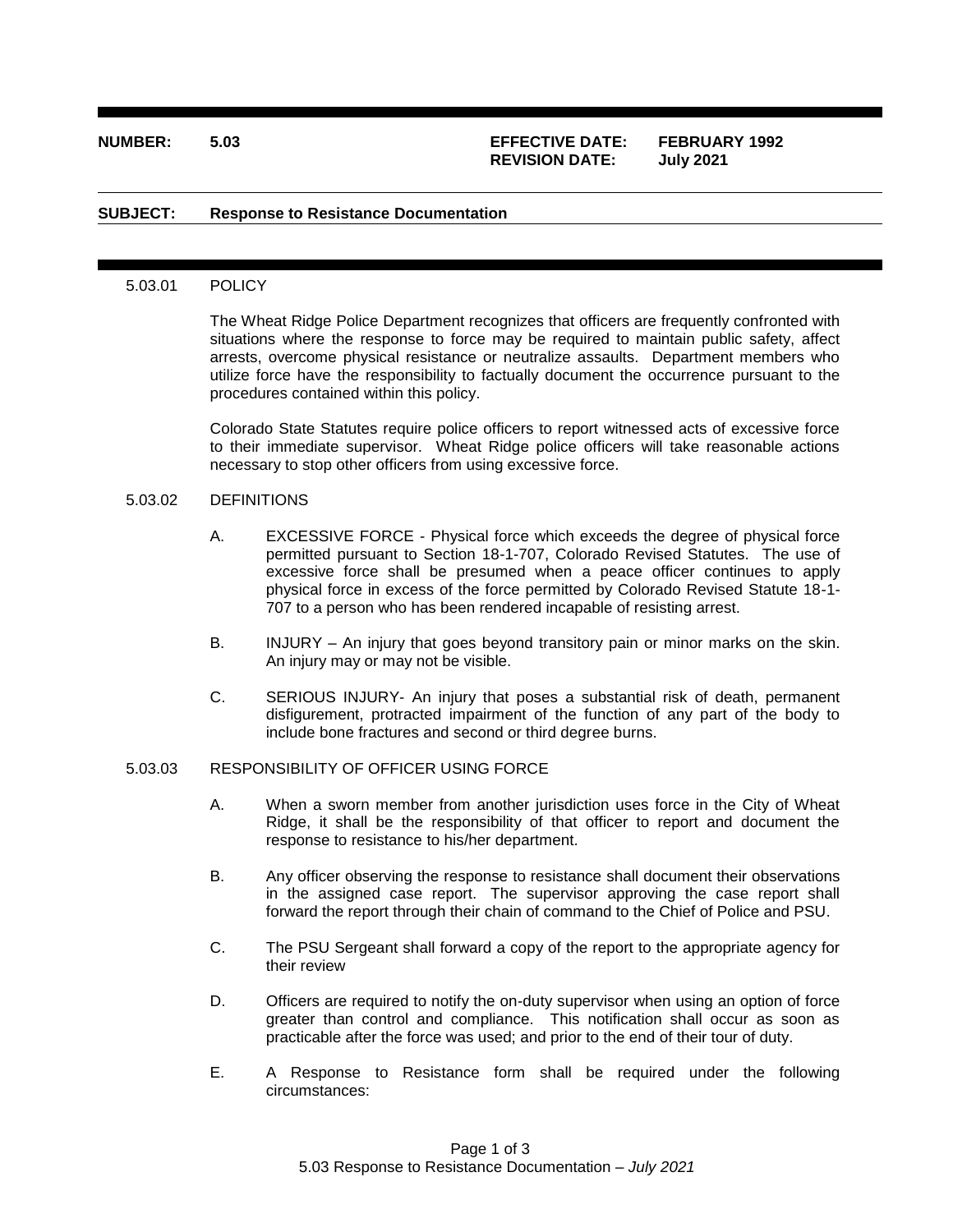- 1. Members take an action that results in, or is alleged to have resulted in, injury or death of an officer or any person.
- 2. Members have used an option of force greater than control and compliance.
- 3. Members have applied force through the use of a lethal or less lethal weapon.
- 4. A member discharges a firearm, other than for training or recreational purposes.
- 5. When a member puts down or destroys an animal.
- F. The Response to Resistance form shall be completed in a manner to clarify details of the force used and the circumstances leading to the response to resistance.
	- 1. All documentation shall be submitted to the on-duty supervisor.
	- 2. The response to resistance documentation may also be utilized at the officer's discretion in situations where there was not direct force; however, the verbal commands or other actions may be clarified through additional documentation.
	- 3. Officers shall fill out response to resistance documentation in other situations when requested by a supervisor.
- G. Any officer receiving an allegation that they used excessive force on a citizen shall immediately notify the on-duty supervisor and request the supervisor to respond to their location.
- H. Any officer using an option of force greater than control and compliance shall appropriately check for indications that the subject requires medical attention and provide that attention if necessary.
	- 1. When there are indications that a citizen may be injured as a result of police force or incidents occurring while in police custody, the citizen shall be appropriately checked by medical personnel.
	- 2. Indications may include visible injuries or statements made by the citizen.
	- 3. See Policy 5.04 for specifics regarding officer involved shootings.

## 5.03.03 RESPONSIBILITY OF OTHER OFFICERS OBSERVING RESPONSE TO RESISTANCE

- A. Any member who observes a response to resistance situation that requires documentation as prescribed by this policy shall complete a written report.
- B. All officers observing another officer using an excessive or questionable degree of force shall take the appropriate steps at intervention. Officers shall notify the onduty supervisor as soon as practicable.
- 5.03.04 SUPERVISORY RESPONSIBILITY